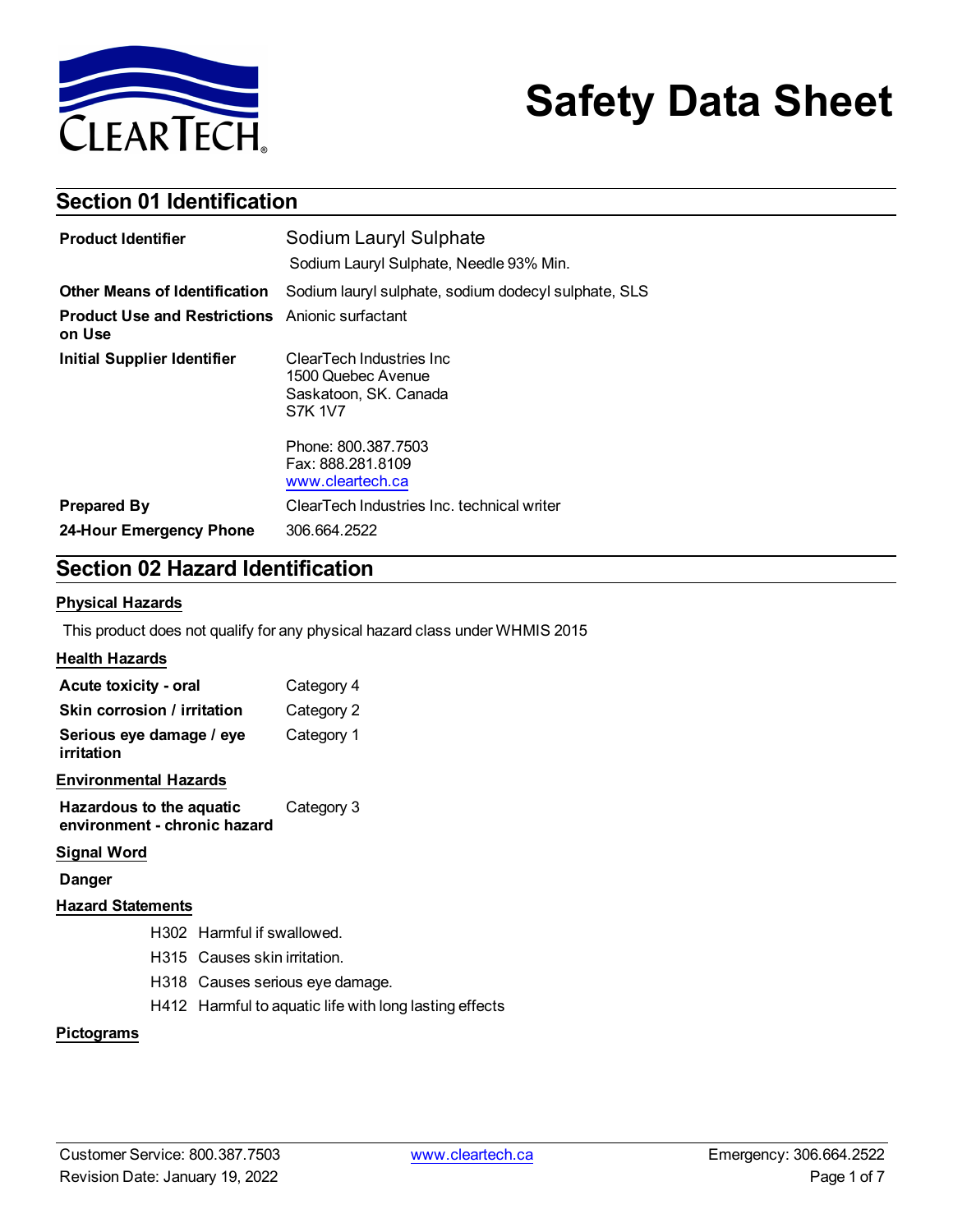

#### **Precautionary Statements**

### **Prevention**

- P264 Wash affected body parts thoroughly after handling.
- P270 Do not eat, drink or smoke when using this product.
- P273 Avoid release to the environment.
- P280 Wear protective gloves, eye protection, face protection

#### **Response**

- P303 P352 P332 IF ON SKIN (or hair): Wash with plenty of water. If skin irritation occurs: Get medical advice /
- P313 P362 P364 attention. Take off contaminated clothing and wash it before reuse.
- P305 P351 P338 IF IN EYES: Rinse cautiously with water for several minutes. Remove contact lenses, if present P310 and easy to do. Continue rinsing. Immediately call a POISON CENTER or doctor.

#### **Disposal**

P501 Dispose of contents / container in accordance with all federal, provincial and / or local regulations including the Canadian Environmental Protection Act.

#### **Hazards Not Otherwise Classified**

Not available

### **Supplemental Information**

Not available

### **Section 03 Composition / Information on Ingredients**

#### **Hazardous Ingredients:**

| <b>Chemical name</b>    | Common name(s)         | <b>CAS number</b> | Concentration (w/w%) |
|-------------------------|------------------------|-------------------|----------------------|
| Sodium dodecyl sulphate | Sodium lauryl sulphate | 151-21-3          | >93%                 |

### **Section 04 First-Aid Measures**

### **Description of necessary first-aid measures**

|                        | Inhalation Remove source of exposure or move person to fresh air and keep comfortable for breathing. Call a POISON<br>CENTER or doctor if you feel unwell.                                                                                                                                                                                                                                        |
|------------------------|---------------------------------------------------------------------------------------------------------------------------------------------------------------------------------------------------------------------------------------------------------------------------------------------------------------------------------------------------------------------------------------------------|
| Ingestion              | Rinse mouth. Get medical advice / attention if you feel unwell or are concerned. Call a POISON CENTER or<br>doctor if you feel unwell. Rinse mouth.                                                                                                                                                                                                                                               |
| <b>Skin</b><br>contact | Avoid direct contact. Wear chemical protective clothing, if necessary. Take off immediately contaminated<br>clothing, shoes and leather goods. Rinse skin with lukewarm, gently flowing water / shower for 15 to 20<br>minutes. Get medical advice / attention. Wash contaminated clothing before re-use, or discard.                                                                             |
| Eye<br>contact         | Remove source of exposure or move person to fresh air. Rinse eyes cautiously with lukewarm, gently flowing<br>water for several minutes, while holding the eyelids open. Remove contact lenses, if present and easy to do.<br>Continue rinsing for 30 minutes. Take care not to rinse contaminated water into the unaffected eye or onto the<br>face. Immediately call a POISON CENTER or doctor. |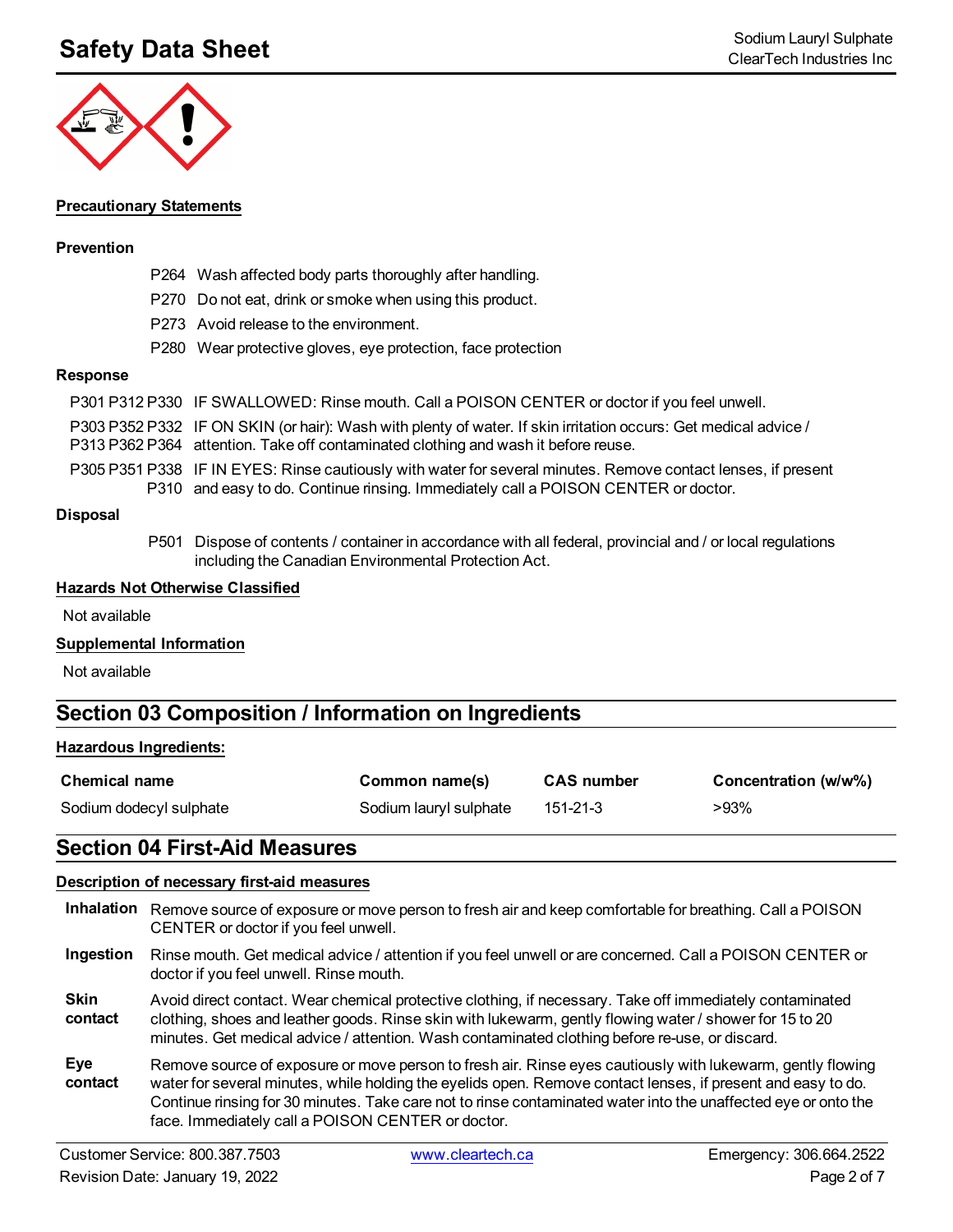## **Safety Data Sheet** Sodium Lauryl Sulphate<br>ClearTech Industries Inc.

### **Most important symptoms and effects, both acute and delayed**

| <b>Inhalation</b>          | May cause respiratory irritation.                                 |
|----------------------------|-------------------------------------------------------------------|
| Ingestion                  | Harmful if swallowed. May cause discomfort or nausea.             |
| <b>Skin contact</b>        | Causes skin irritation.                                           |
| Eye contact                | Causes serious eye damage.                                        |
| <b>Further information</b> | For further information see Section 11 Toxicological Information. |

### **Section 05 Fire Fighting Measures**

| Suitable extinguishing media                      | Extinguish fire using extinguishing agents suitable for the surrounding fire.                      |
|---------------------------------------------------|----------------------------------------------------------------------------------------------------|
| Unsuitable extinguishing<br>media                 | Water jets are not recommended in fires involving chemicals.                                       |
| the chemical                                      | Specific hazards arising from In the event of a fire oxides of carbon and sulphur may be released. |
| Special protective equipment<br>for fire-fighters | Wear NIOSH-approved self-contained breathing apparatus and chemical-protective<br>clothing.        |

### **Section 06 Accidental Release Measures**

| <b>Personal Precautions /</b><br><b>Protective Equipment /</b><br><b>Emergency Procedures</b> | Wear appropriate personal protective equipment (See Section 08 Exposure Controls and<br>Personal Protection). Stay upwind, ventilate area.                                                                       |
|-----------------------------------------------------------------------------------------------|------------------------------------------------------------------------------------------------------------------------------------------------------------------------------------------------------------------|
| <b>Environmental Precautions</b>                                                              | Do NOT let this chemical enter the environment. Prevent material from entering waterways,<br>sewers or confined spaces. Notify local health and wildlife officials. Notify operators of<br>nearby water intakes. |
| <b>Methods and Materials for</b><br><b>Containment and Cleaning</b><br>Up                     | Dry sweeping is not recommended. Pre-damping the material or use of a vacuum is<br>preferred. Shovel into clean, dry, labeled containers and cover. Flush area with water.                                       |

### **Section 07 Handling and Storage**

|                                    | <b>Precautions for Safe Handling</b> Use proper equipment for lifting and transporting all containers. Use sensible industrial<br>hygiene and housekeeping practices. Wash thoroughly after handling. Avoid all situations<br>that could lead to harmful exposure.<br>Inspect containers for damage or leaks before handling. If the original label is damaged or<br>missing replace with a workplace label. Have suitable emergency equipment for fires, spills<br>and leaks readily available. |
|------------------------------------|--------------------------------------------------------------------------------------------------------------------------------------------------------------------------------------------------------------------------------------------------------------------------------------------------------------------------------------------------------------------------------------------------------------------------------------------------------------------------------------------------|
| <b>Conditions for Safe Storage</b> | Store in a cool, dry, well-ventilated area, away from heat sources and incompatible<br>materials. Always store in original labeled container. Keep containers tightly closed when<br>not in use and when empty. Empty containers may contain hazardous residues. Protect<br>label and keep it visible.                                                                                                                                                                                           |
| <b>Incompatibilities</b>           | Oxidizing agents, such as oxygen, hydrogen peroxide, sulphuric and nitric acids,<br>hypochlorites and permanganates.                                                                                                                                                                                                                                                                                                                                                                             |

### **Section 08 Exposure Controls and Personal Protection**

### **Exposure limits**

There are no known exposure limits for this product.

### **Engineering controls**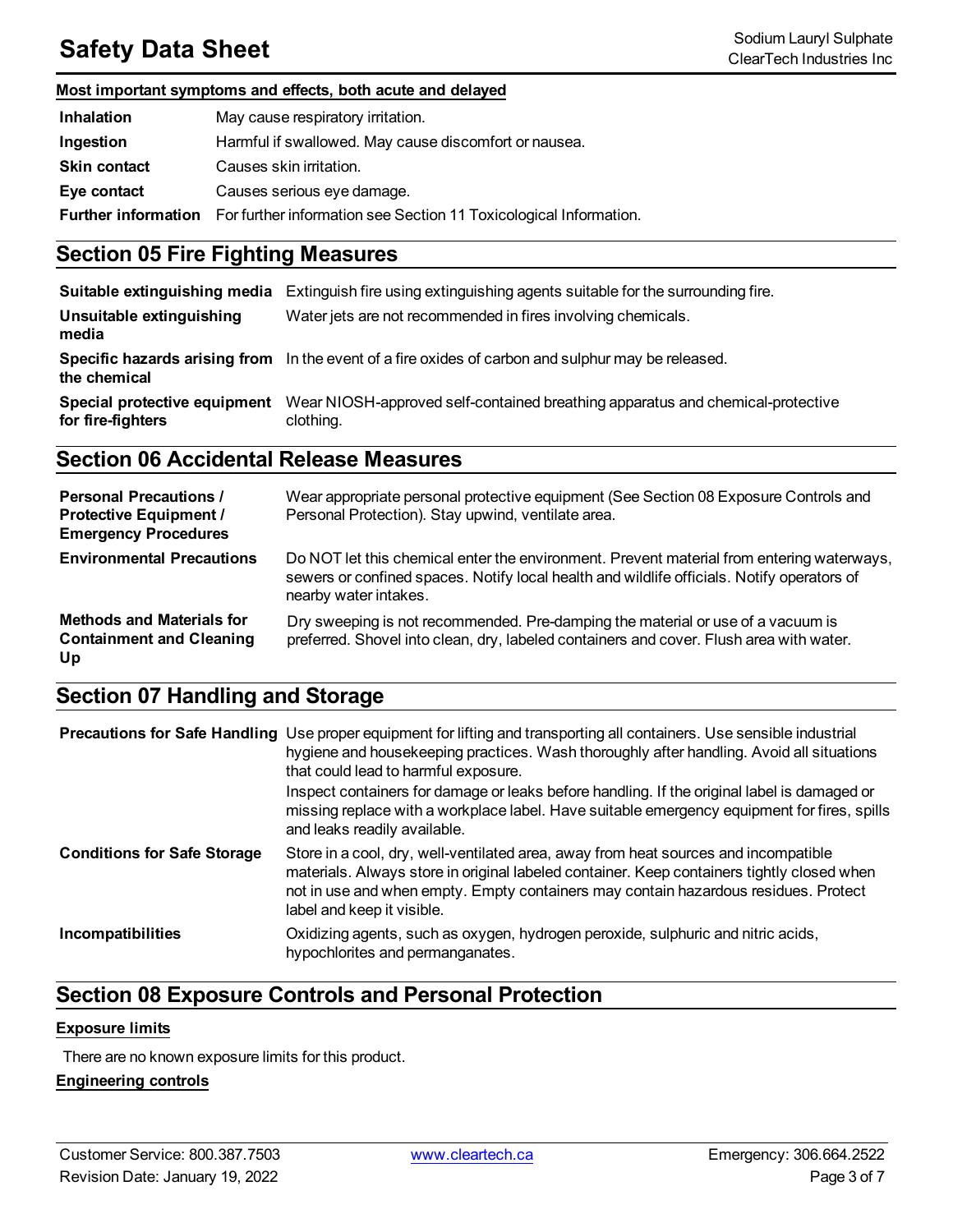| <b>Ventilation Requirements</b> | Mechanical ventilation (dilution or local exhaust), process or personnel enclosure and<br>control of process conditions should be provided in accordance with all fire codes and<br>regulatory requirements. Supply sufficient replacement air to make up for air removed by<br>exhaust systems. |
|---------------------------------|--------------------------------------------------------------------------------------------------------------------------------------------------------------------------------------------------------------------------------------------------------------------------------------------------|
| <b>Other</b>                    | A soak hose and eyewash station or emergency shower and eyewash station should be<br>available, tested, and be in close proximity to the product being handled in accordance with<br>provincial regulations.                                                                                     |

#### **Protective equipment**

The following are recommendations only. It is the responsibility of the employer / user to conduct a hazard assessment of the process in which this product being used and determine the proper engineering controls and PPE for their process. Additional regulatory and safety information should be sought from local authorities and, if needed, a professional industrial hygienist.

| Eye and face protection       | Where there is potential eye or face exposure, tightly fitting safety goggles and a face shield<br>or a full face respirator or similar protective equipment which protects the wearer's face and<br>eyes are recommended. Contact lenses are not recommended; they may contribute to<br>severe eye injury.                                                                                                                                                                                                                                                   |
|-------------------------------|---------------------------------------------------------------------------------------------------------------------------------------------------------------------------------------------------------------------------------------------------------------------------------------------------------------------------------------------------------------------------------------------------------------------------------------------------------------------------------------------------------------------------------------------------------------|
| Hand and body protection      | Disposable latex or nitrile gloves are recommended to prevent incidental contact. Butyl<br>rubber, neoprene, or PVC skin protection is recommended for extended contact. Leather<br>gloves are not recommended for chemical protection. Refer to manufacturer's<br>specifications for breakthrough times and permeability information; note that breakthrough<br>times and permeability vary with temperature, application and age of material. Continued<br>use of contaminated safety gear or clothing is not recommended; wash before reuse or<br>discard. |
| <b>Respiratory protection</b> | In case of insufficient ventilation wear suitable respiratory equipment.                                                                                                                                                                                                                                                                                                                                                                                                                                                                                      |
| <b>Thermal hazards</b>        | Not available                                                                                                                                                                                                                                                                                                                                                                                                                                                                                                                                                 |

### **Section 09 Physical and Chemical Properties**

| <b>Appearance</b> |
|-------------------|
|-------------------|

| <b>Physical state</b>                      | Needles                         |
|--------------------------------------------|---------------------------------|
| Colour                                     | White                           |
| Odour                                      | Mild                            |
| Odour threshold                            | Not available                   |
| <b>Property</b>                            |                                 |
| рH                                         | 7.5-10.5 @ 1%                   |
| Melting point / freezing point             | 204 °C                          |
| Initial boiling point and<br>boiling range | Not available                   |
| <b>Flash point</b>                         | Not applicable                  |
| <b>Evaporation rate</b>                    | Not available                   |
| <b>Flammability</b>                        |                                 |
| <b>Upper flammable limit</b>               | Not available                   |
| Lower flammable limit                      | Not available                   |
| Vapour pressure                            | Not available                   |
| Vapour density                             | Not available                   |
| <b>Relative density</b>                    | $0.56 - 0.80$ g/cm <sup>3</sup> |
| Solubility                                 | Soluble in water                |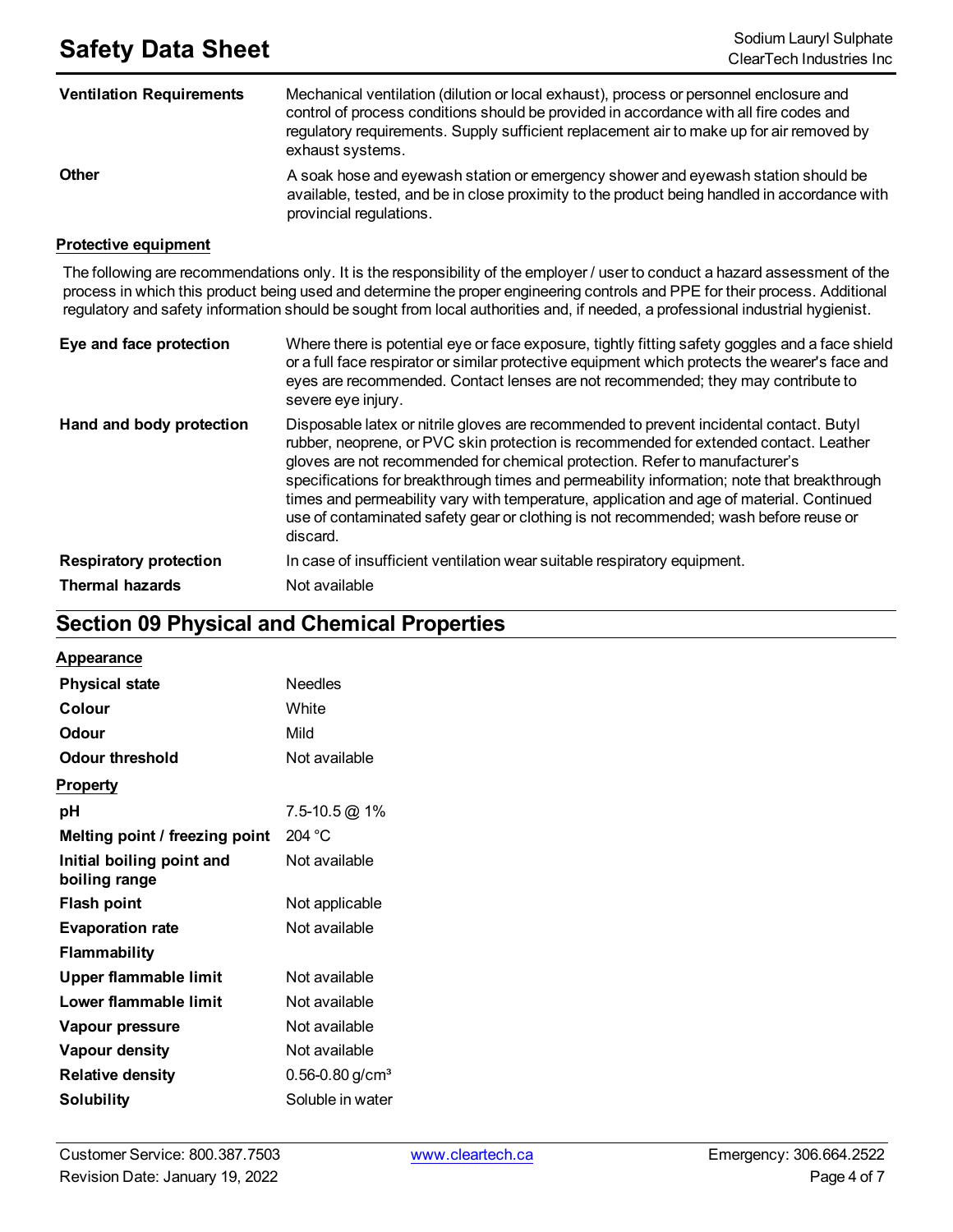## **Safety Data Sheet**<br>
Sodium Lauryl Sulphate<br>
ClearTech Industries Inc.

| <b>Partition coefficient: n-</b><br>octanol/water | Not available                |
|---------------------------------------------------|------------------------------|
| <b>Auto-ignition temperature</b>                  | Not available                |
| Decomposition temperature                         | Not available                |
| Viscosity                                         | Not applicable               |
| <b>Specific gravity</b>                           | Not applicable               |
| <b>Particle characteristics</b>                   | Particle size: Not available |
|                                                   | Particle shape: Needles      |
| <b>Formula</b>                                    | $C_{12}H_{26}O_4SNa$         |
| Molecular weight                                  | 288.38 g/mol                 |

## **Section 10 Stability and Reactivity**

| Reactivity                                   | Not available                                                                                                        |
|----------------------------------------------|----------------------------------------------------------------------------------------------------------------------|
| <b>Stability</b>                             | This product is stable if stored according to the recommendations in Section 07.                                     |
| <b>Possibility of hazardous</b><br>reactions | Hazardous polymerization is not known to occur.                                                                      |
| <b>Conditions to avoid</b>                   | Avoid contact with incompatible materials.                                                                           |
| Incompatible materials                       | Oxidizing agents, such as oxygen, hydrogen peroxide, sulphuric and nitric acids,<br>hypochlorites and permanganates. |
| <b>Hazardous decomposition</b><br>products   | Thermal decomposition may produce oxides of carbon and sulphur.                                                      |

### **Section 11 Toxicological Information**

### **Acute Toxicity (LD50 / LC50 values)**

| Component              | Route  | <b>Species</b> | Value          | <b>Exposure time</b> |
|------------------------|--------|----------------|----------------|----------------------|
| Sodium lauryl sulphate | Dral   | Rat            | 1,200 mg/kg bw |                      |
|                        | Dermal | Rat            | $>2,000$ mg/kg |                      |

### **Toxic Health Effect Summary**

| <b>Chemical</b><br>characteristics | Sodium lauryl sulphate is bioavailable and will be metabolized rapidly.                                                                                                                 |
|------------------------------------|-----------------------------------------------------------------------------------------------------------------------------------------------------------------------------------------|
| <b>Skin</b>                        | Causes skin irritation. A study on rats indicates that sodium lauryl sulphate causes skin irritation that<br>is not fully reversable within 72 hours.                                   |
| Ingestion                          | Harmful if swallowed. May cause discomfort or nausea.                                                                                                                                   |
| <b>Inhalation</b>                  | May cause respiratory irritation.                                                                                                                                                       |
| Eye contact                        | Causes serious eye damage. A study on rats indicates that sodium lauryl sulphate causes serious<br>irritation (redness and cornea opacity) that is not fully reversable within 21 days. |
| <b>Sensitization</b>               | This product and its components at their listed concentration have no known sensitizing effects.                                                                                        |
| <b>Mutagenicity</b>                | This product and its components at their listed concentration have no known mutagenic effects.                                                                                          |
| Carcinogenicity                    | This product and its components at their listed concentration have no known carcinogenic effects.                                                                                       |
| <b>Reproductive</b><br>toxicity    | This product and its components at their listed concentration have no known reproductive effects.                                                                                       |
| Specific organ<br>toxicity         | This product and its components at their listed concentration have no known effects on specific<br>organs.                                                                              |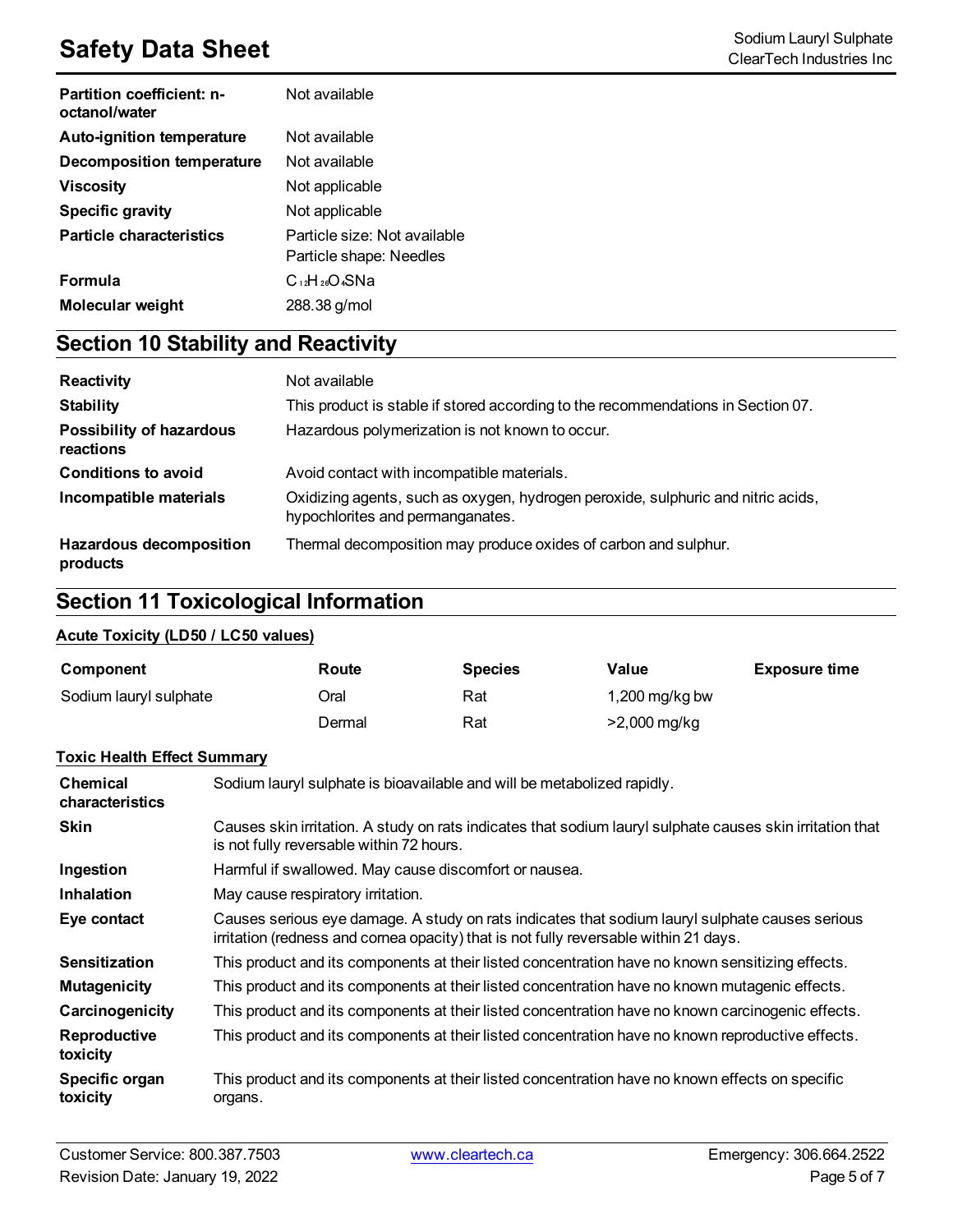## **Safety Data Sheet** Sodium Lauryl Sulphate Sodium Lauryl Sulphate Sodium Lauryl Sulphate Sodium Lauryl Sulphate

#### **Aspiration hazard** Not available **Synergistic materials** Not available

### **Section 12 Ecological Information**

#### **Ecotoxicity**

| Component               | <b>Type</b>                                                                                                  | <b>Species</b>            | Value       | <b>Exposure Time</b> |
|-------------------------|--------------------------------------------------------------------------------------------------------------|---------------------------|-------------|----------------------|
| Sodium lauryl sulphate  | <b>LC50</b>                                                                                                  | Fish (marine)             | $4.1$ mg/L  | 96 hours             |
|                         | <b>EC50</b>                                                                                                  | Invertabrates<br>(marine) | $3.15$ mg/L | 48 hours             |
|                         | <b>NOEC</b>                                                                                                  | Invertabrates<br>(marine) | $0.88$ mg/L | 7 day                |
|                         | <b>EC50</b>                                                                                                  | Algea                     | $>120$ mg/L | 72 hours             |
| <b>Biodegradability</b> | The domestic substance list categorizes sodium dodecyl sulphate as non-persistent.                           |                           |             |                      |
| <b>Bioaccumulation</b>  | The domestic substance list categorizes sodium dodecyl sulphate as non-bioaccumulative.                      |                           |             |                      |
| <b>Mobility</b>         | This product is water soluble, is not predicted to adsorb to soil and may contaminate ground<br>water.       |                           |             |                      |
| Other adverse effects   | The domestic substance list categorizes sodium dodecyl sulphate as inherently toxic to<br>aquatic organisms. |                           |             |                      |

### **Section 13 Disposal Considerations**

| <b>Waste From Residues /</b>  | Dispose in accordance with all federal, provincial, and local regulations including the                                                                                     |
|-------------------------------|-----------------------------------------------------------------------------------------------------------------------------------------------------------------------------|
| <b>Unused Products</b>        | Canadian Environmental Protection Act.                                                                                                                                      |
| <b>Contaminated Packaging</b> | Do not remove label, follow label warnings even after the container is empty. Empty<br>containers should be recycled or disposed of at an approved waste handling facility. |

### **Section 14 Transport Information**

| UN number                                  | Not available                                                                                                                     |
|--------------------------------------------|-----------------------------------------------------------------------------------------------------------------------------------|
| UN proper shipping name<br>and description | Not available                                                                                                                     |
| Transport hazard class(es)                 | Not available                                                                                                                     |
| Packing group                              | Not available                                                                                                                     |
| <b>Excepted quantities</b>                 | Not available                                                                                                                     |
| <b>Environmental hazards</b>               | Not listed as a marine pollutant under Canadian TDG Regulations, schedule III.                                                    |
| <b>Special precautions</b>                 | No special provisions                                                                                                             |
| <b>Transport in bulk</b>                   | ERAP index: not available                                                                                                         |
|                                            | MARPOL 73/78 and IBC Code:<br>This product is not listed in Chapter 17 of the IBC Code.                                           |
| <b>Additional information</b>              | Secure containers (full or empty) during shipment and ensure all caps, valves, or closures<br>are secured in the closed position. |

**TDG PRODUCT CLASSIFICATION: This product has been classified on the preparation date specified at section 16** of this SDS, for transportation in accordance with the requirements of part 2 of the Transportation of Dangerous Goods Regulations. If applicable, testing and published test data regarding the classification of this product are **listed in the references at section 16 of this SDS.**